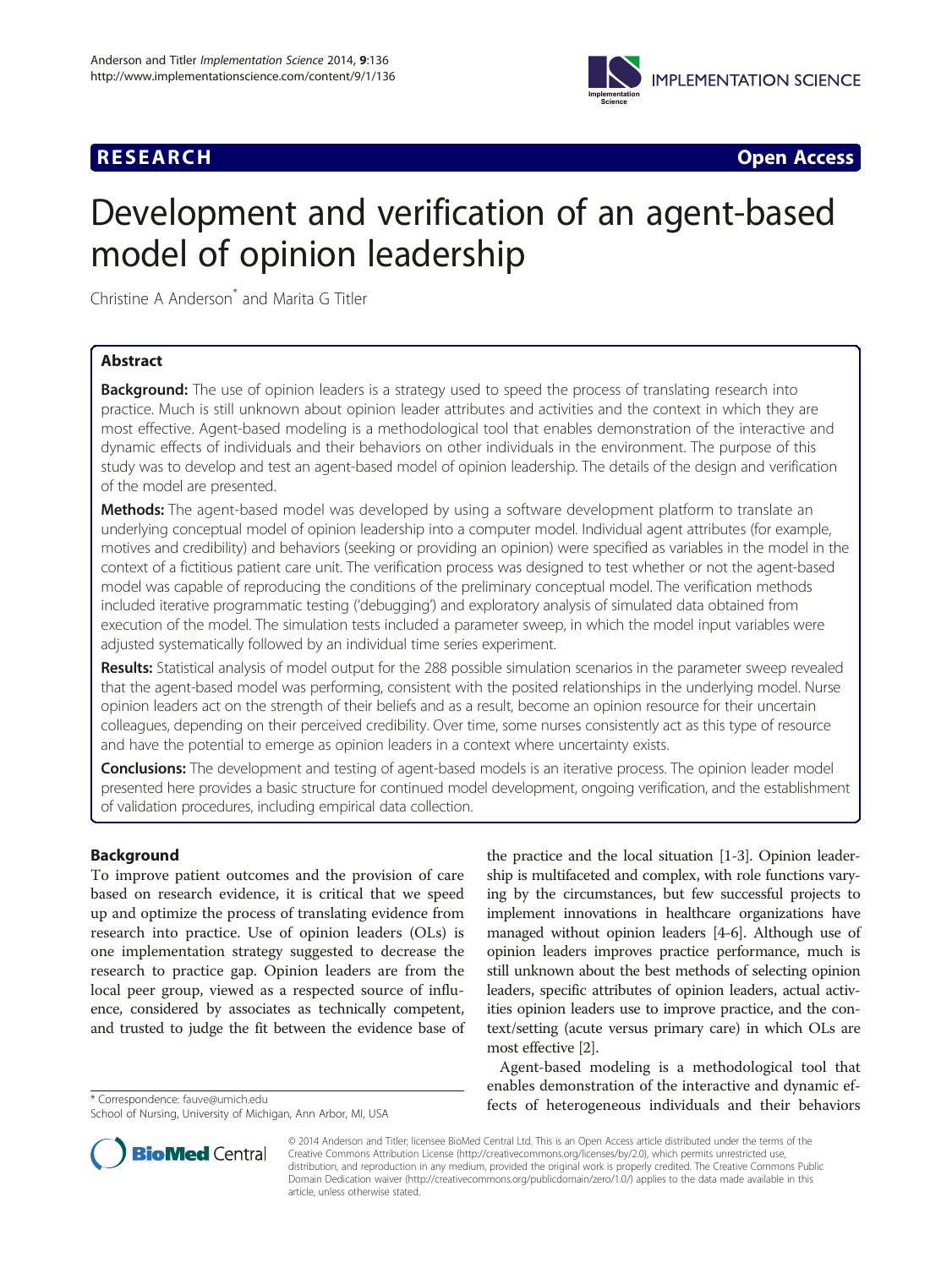on other individuals in their environment. Agent-based models (ABMs) are useful to simulate theorized relationships and thereby contribute to theory development. Analysis of data obtained from simulations may lead to further elaboration or revision of a theory prior to the collection of actual empirical data [\[7](#page-11-0)]. Actual data, once obtained, can then be used to further refine and test the model [[8\]](#page-11-0). According to Epstein, ABM facilitates the ability to 'generate' a phenomenon of interest, which contributes to explanation in social science [[9-11\]](#page-11-0). The overall purpose of this study was to develop and test an agent-based model of opinion leadership in nursing. The aims of representing both the contextual and dynamic nature of opinion leadership led to the use of this methodological tool [[12](#page-11-0)]. Verification of the ABM, the process of testing correspondence with the underlying conceptual model, is a key step toward using the model to gain new insights and generate new questions about opinion leadership and to guide validation efforts such as empirically testing the model via research.

The development of the nurse opinion leader agentbased model (NOL-ABM) involved three phases of work: 1) development of the preliminary conceptual model of NOL; 2) designing the NOL-ABM by translating the concepts, specifications, and processes defined in the preliminary NOL model into computer code; and 3) verifying the NOL-ABM though programmatic testing and analysis (Figure [1](#page-2-0)). Phase 1, the development of the preliminary NOL model, is described in detail elsewhere [[12,13\]](#page-11-0) with a brief overview provided herein. The focus of this paper is to describe the details of the design (phase 2) and verification testing (phase 3) of the NOL-ABM model.

# Methods

# Overview of preliminary conceptual NOL model development

The development of the preliminary model is described in detail elsewhere [\[12,13](#page-11-0)]; however, a basic overview is provided here for clarity related to the process of ABM development. The preliminary model of NOL is a normative (rather than empirical) model of nursing opinion leadership derived from philosophic theories about belief formation [\[12,13\]](#page-11-0). Two source theories, Bayesian epistemology as described by Joyce [[14-](#page-11-0)[16](#page-12-0)] and Kitcher's Organization of Cognitive Labor [[17](#page-12-0)] were selected because they examine the basis for opinion formation in individuals (Joyce) and groups (Kitcher). Using theory derivation and synthesis methods developed by Walker and Avant [\[18\]](#page-12-0), each of the two theories was analyzed to identify concepts, relational statements, antecedents, and effects. These components were then synthesized, in order to create a representation of opinion leadership in nursing, for use as a guide to computer programming for the ABM

(Table [1\)](#page-3-0). The NOL model explains the dynamic and multi-level phenomenon of how the opinions and actions of individual nurses affect the beliefs and practice behaviors of others from the same community (e.g. patient care unit or hospital). The model also addresses contextual factors that contribute to the emergence of nurse opinion leaders within the community over time. These factors include the size of the group, the degree of uncertainty among individual group members regarding evidence, and the availability of motivated and credible individuals who can act as NOL [\[13\]](#page-11-0). For example, if a new method for preventing patient falls is introduced on a patient care unit, individual nurses may evaluate the practice and adopt it. Some nurses may be uncertain that the evidence is credible and, rather than spend time investigating on their own, they may ask another nurse, who is believed to be credible, for an opinion. The extent to which such an opinion influences behavior varies depending on the relationship between the co-workers and the strength of belief regarding current practice. The simple request for advice by one nurse to a co-worker does not necessarily indicate the presence of an opinion leader. When multiple individuals seek out the same person for advice, repeatedly and over time, the potential for opinion leadership exists. Next, the methods used to design and test the NOL-ABM, based on the concepts and relationship identified in this phase, are described.

# Overview of the ABM development and verification testing

Following the development of the underlying conceptual NOL model, the steps for developing an ABM begin with the specification and programming of attributes and behaviors of individuals, termed agents, using a software development platform. The developmental process includes verification and testing of the model execution. Once the preliminary verification process is complete, 'experiments' are conducted to further verify the model's performance by statistically analyzing simulated data obtained as output [[19](#page-12-0)]. The following describes the creation of the NOL-ABM using NetLogo [\[20\]](#page-12-0). NetLogo, one of several ABM development platforms available, was selected for use in this effort because of its 'ease of use' as well as its extensive documentation. We first describe the programming of the basic elements of the ABM, representing nurses (agents) with attributes and behaviors that work on a fictitious nursing unit, followed by the processes used to verify that the computer model represents the concepts and relationships proposed in the preliminary NOL model.

# Agent attributes and behaviors

The individual agent perspective is a central feature of ABM. The development of the NOL-ABM began with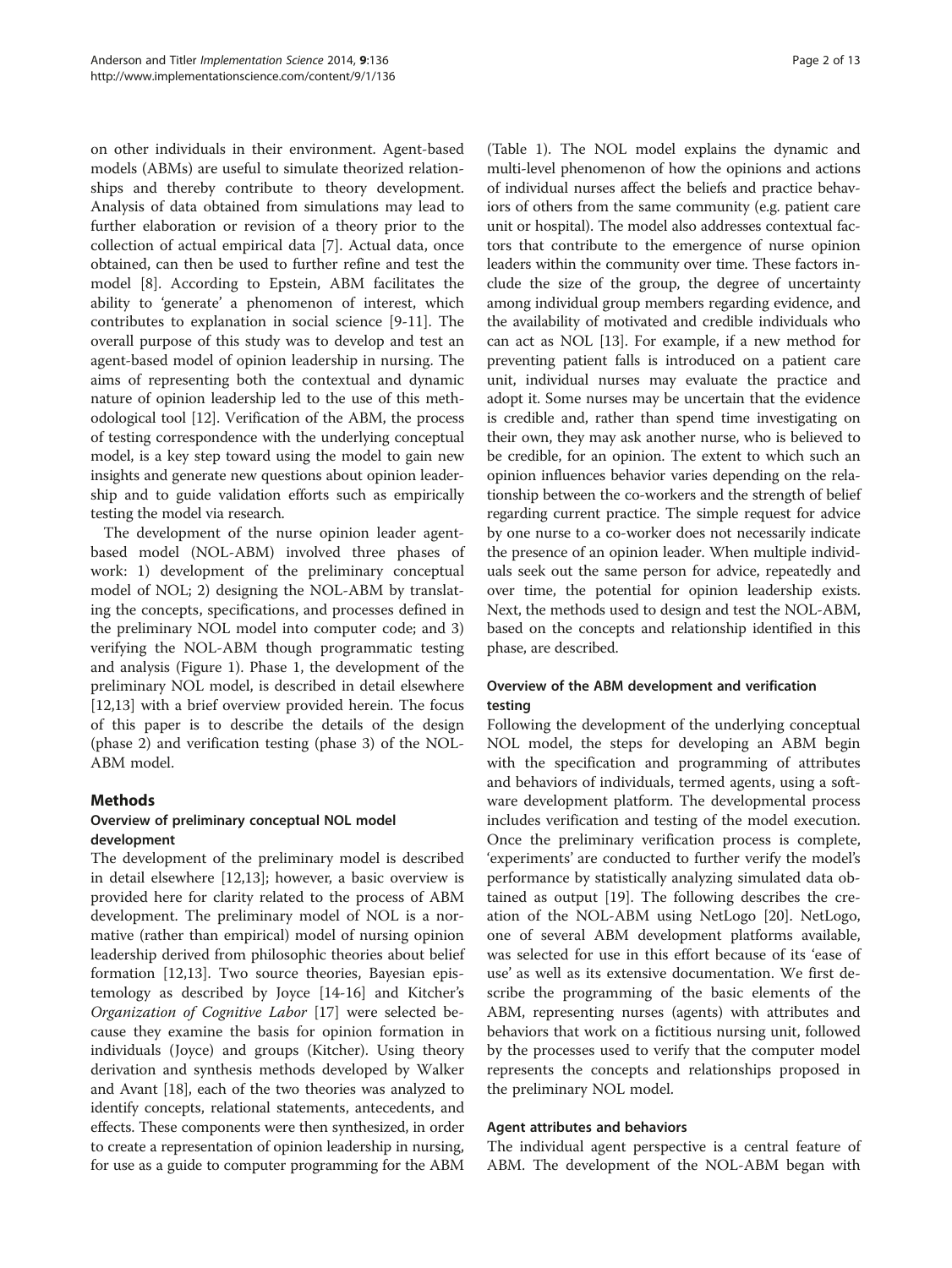<span id="page-2-0"></span>

specification of individual agent attributes based on the concepts and relationships developed in the preliminary model. Within the Netlogo programming environment, individuals are 'agents' and 'agent sets' are groups of agents that behave in defined ways. The NOL-ABM contains three agent sets; staff nurses, educators, and nurse managers. Agent-set variables have values determined by membership in the group. For example, Kitcher's

definition of unearned authority, as authority assigned as a result of position (e.g. nurse manager), was used in the preliminary NOL model [[13](#page-11-0)[,17\]](#page-12-0). Therefore, in the ABM, the variable 'unearned authority' has a different defined value for each of the three positions that are represented educators, nurse managers, and staff nurses (See Table [1](#page-3-0)).

By contrast, individual/agent variables, or attributes, are specified so that each agent has his/her own unique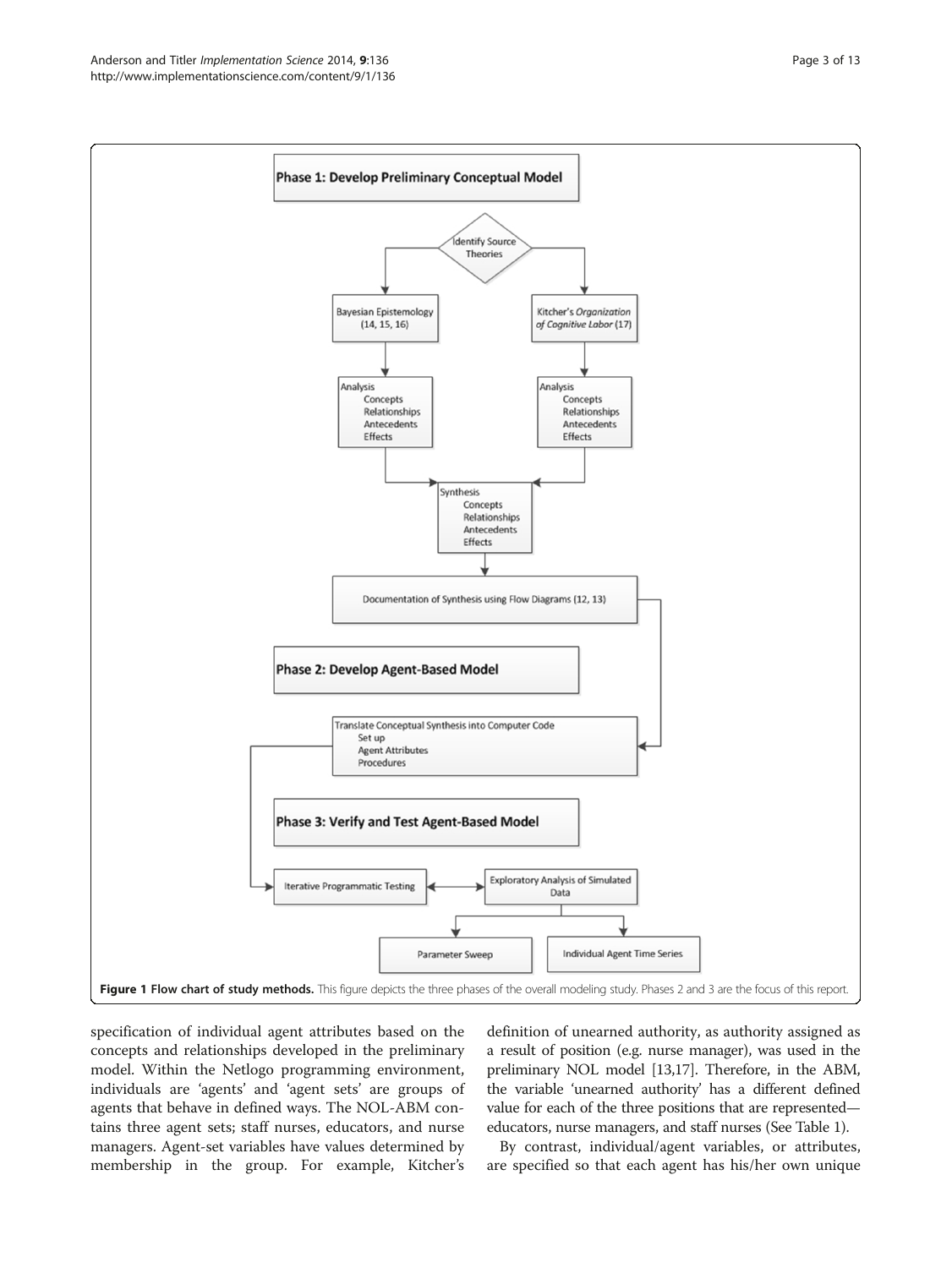# <span id="page-3-0"></span>Table 1 NOL-ABM variables

| Variable <sup>a</sup>                                                                                                      | <b>Specifications</b>                                                                                                                                                                                                                                               |
|----------------------------------------------------------------------------------------------------------------------------|---------------------------------------------------------------------------------------------------------------------------------------------------------------------------------------------------------------------------------------------------------------------|
| Global variables                                                                                                           | Values can be accessed by all agents                                                                                                                                                                                                                                |
| Announced evidence-new evidence made known to agents,<br>expressed as a probability                                        | Value (1-100) based on a random normal distribution around a mean<br>determined by the model user, visible to the agents                                                                                                                                            |
| Credibility of the evidence announcer-probability that what the<br>announcer says is true                                  | Value (1-100) of the credibility of the random individual agent that announces<br>the evidence, made visible to other agents                                                                                                                                        |
| Agent set variables                                                                                                        | Value determined by membership in a group                                                                                                                                                                                                                           |
| Unearned authority (UA)—authority resulting from the agent's<br>position                                                   | Defined by position: UA of staff nurses = 50, UA of educators = 80, UA of nurse<br>$managers = 90$                                                                                                                                                                  |
| Agent variables                                                                                                            | Each agent has unique value assigned by the model program based on model user<br>input of the mean                                                                                                                                                                  |
| Prior-belief-individual agent's level of confidence as to the<br>probability of a given proposition                        | Agent belief at the beginning of process. Initial setting is random normal<br>distribution (1-100) with model user adjusted mean. Sequential values are<br>determined by the belief revision process.                                                               |
| Earned authority—authority based on a person's performance                                                                 | Random normal distribution (1-100) with model used adjusted mean                                                                                                                                                                                                    |
| Motives—probability that an individual takes a course of action<br>based on epistemic (truth) or pragmatic (utility) goals | Random normal distribution (1-100) with model user adjusted mean. $< 50$ =<br>pragmatic, $\geq 50$ = epistemic.                                                                                                                                                     |
| Procedure-based agent variables                                                                                            | Values calculated based on agent procedures                                                                                                                                                                                                                         |
| Visibility-agent's behaviors are made known to others                                                                      | Prior belief combined with a threshold based on motives. Pragmatic agents have<br>a lower prior-belief threshold for visibility                                                                                                                                     |
| Credibility-evaluation about the probability that what the<br>agent says is true                                           | Weighted combination of earned and unearned authority. Weight based on<br>visibility of agent.                                                                                                                                                                      |
| Assessed evidence-agent's evaluation of the truth value of<br>new evidence                                                 | Absolute value of the difference between an agent's prior belief and the<br>announced evidence                                                                                                                                                                      |
| Assessed credibility of announcer-agent compares his own<br>perceived credibility with that of the announcer               | Absolute value of the difference between an agent's own credibility and<br>credibility of the announcer who shares the new evidence                                                                                                                                 |
| Uncertainty—agent unable to assess the truth value of the<br>evidence                                                      | Based on a threshold of evidence and credibility assessments. Determines need<br>for advice                                                                                                                                                                         |
| Availability-agent meets the threshold requirements to act as<br>an advice giver                                           | Visible agents with a model user adjusted threshold of credibility available for<br>giving opinion to other agents seeking advice                                                                                                                                   |
| Get advice-seek out available agents as a resource to<br>decrease uncertainty about evidence                               | Agents who need advice create links with available opinion resources<br>(potential OLs). Reassess evidence and announcer credibility based on the beliefs<br>and credibility of the opinion resources                                                               |
| In-link-incoming communication from an uncertain agent to<br>an agent available to give advice                             | Number of links an available agent receives from uncertain agents                                                                                                                                                                                                   |
| Out-link—outgoing communication from an uncertain agent                                                                    | Number of links an uncertain agent sends to available agents                                                                                                                                                                                                        |
| New belief-revised probability assessment of the evidence                                                                  | Agents change their beliefs based on their prior beliefs and a threshold assessment<br>of the evidence. Individual agent's new belief replaces the prior belief for the next<br>sequence (tick). If the assessment does not meet the threshold for revising belief. |

<sup>a</sup>Derived from Joyce [\[14-](#page-11-0)[16\]](#page-12-0) and Kitcher [[17\]](#page-12-0) as described in Anderson and Whall [[13\]](#page-11-0).

value. The value range is variable and randomly assigned, based on the input of the investigator or model user, via adjustments on the model interface, shown in Figure [2](#page-4-0). The agents all have their own prior beliefs, earned authority, and motives. The values for these are programmed to be computer generated based on a random normal distribution around an adjustable mean (set by the user on the interface) and a fixed standard deviation. The 'motive' variable is determined in this way so that individuals are assigned a random motive value on a scale of 1–100, where motives <50 are considered pragmatic (seeking to maximize best interest) and

motives ≥50 are epistemic (seeking to maximize accuracy of beliefs). Adjusting the setting of the mean 'motives' allows the user to observe agent behaviors on units that are more or less pragmatic overall. Like the motives variable, the initial prior beliefs and earned authority are randomly set on a scale of 0–100 to reflect probabilities. Using the model interface, the initial mean of all of the agent's prior beliefs and earned authority are set and then individual agent values are computer generated and randomly assigned to the agents based on the normal distribution. Adjustments to the standard deviation result in more or less variability among the agents.

the new belief remains the same as the prior belief. Aggregate of individual belief revision changes the overall community context in terms of consensus belief.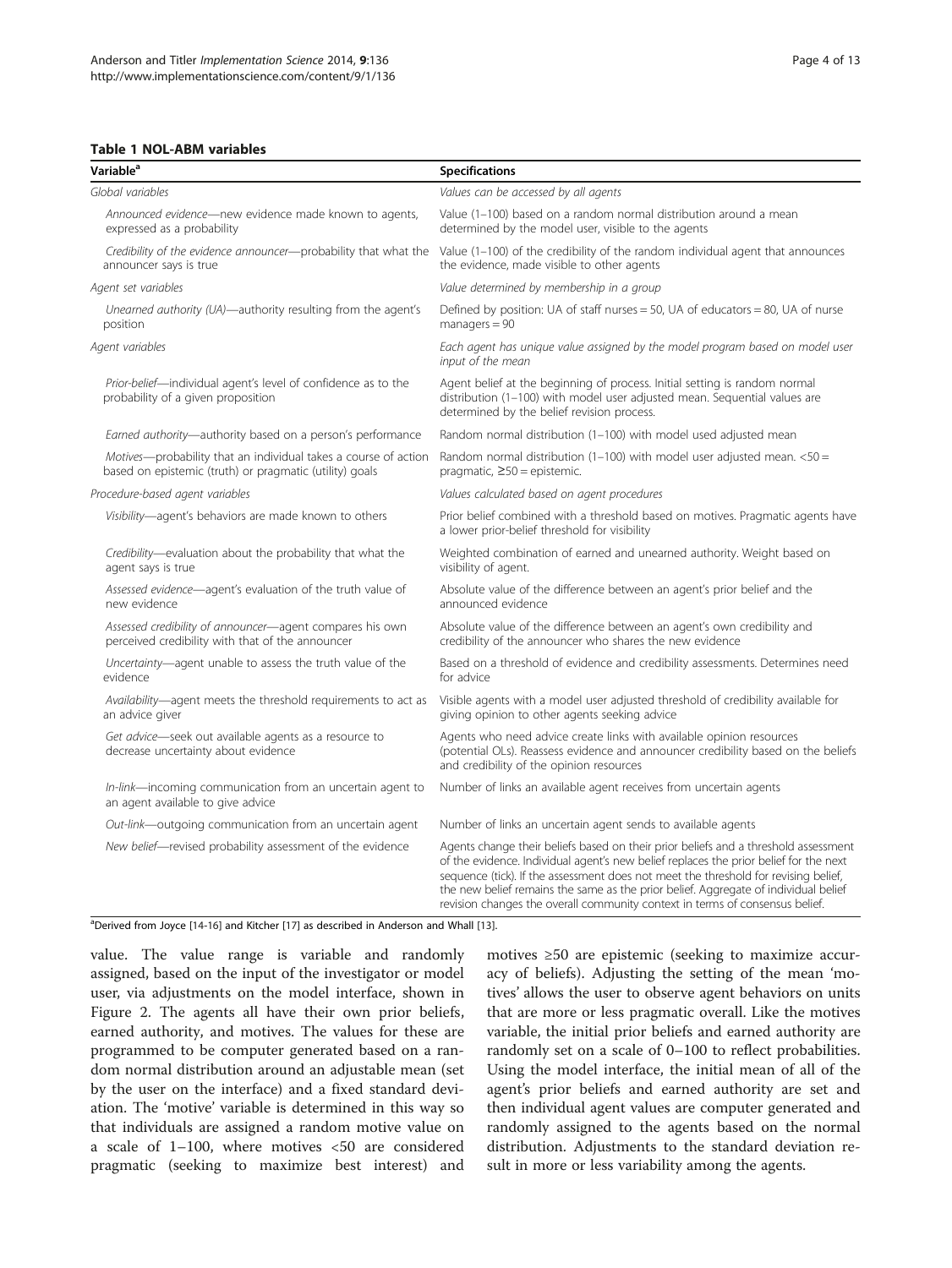<span id="page-4-0"></span>

attributes. The circles are staff nurses, squares are educators, and triangle is the manager. Blue represents 'visible' agents and yellow means the agents are not visible to their colleagues. The lines represent links based on requests for opinions based on the visibility and credibility of agents who may become opinion leaders.

In addition to the individual agent and agent-set variables, 'global variables' are those that have only one value that is accessible by all of the agents. In the NOL-ABM, 'announced evidence' is an example of a global variable—all agents can 'see' the value when it is announced by a random agent. The credibility of the agent that announces the evidence is also global, that is, it is a value attached to the individual agent and accessible to all of the other agents.

Finally, in addition to possessing attributes, individual agents also perform various behaviors or actions defined in computer code as 'procedures'. Many of the agent variables in the NOL-ABM are procedure-based, meaning that the values are calculated based on the actions taken by the agents. Table [1](#page-3-0) provides the details about the NOL-ABM variables and the specifications for each.

# Programming and execution

The programming of the NOL-ABM was iterative and began with coding the initialization of the 'setup' of the model. Initialization includes creating the specified number of agents and assigning values to the attributes (prior belief, earned authority, motives) of each agent. Additionally the setup includes the specification of the visual representation of the group to which each agent belongs—e.g. the staff nurses are 'circles' and the educators 'squares' (Figure 2).

Following completion of the programming for basic initialization, the next step was to program the execution of the model (i.e. specification of what actually happens when the model runs). When the user clicks on the 'go' button on the model interface, behaviors of the agents, such as obtaining new evidence, seeking opinions and updating their beliefs occur. Based on the preliminary NOL,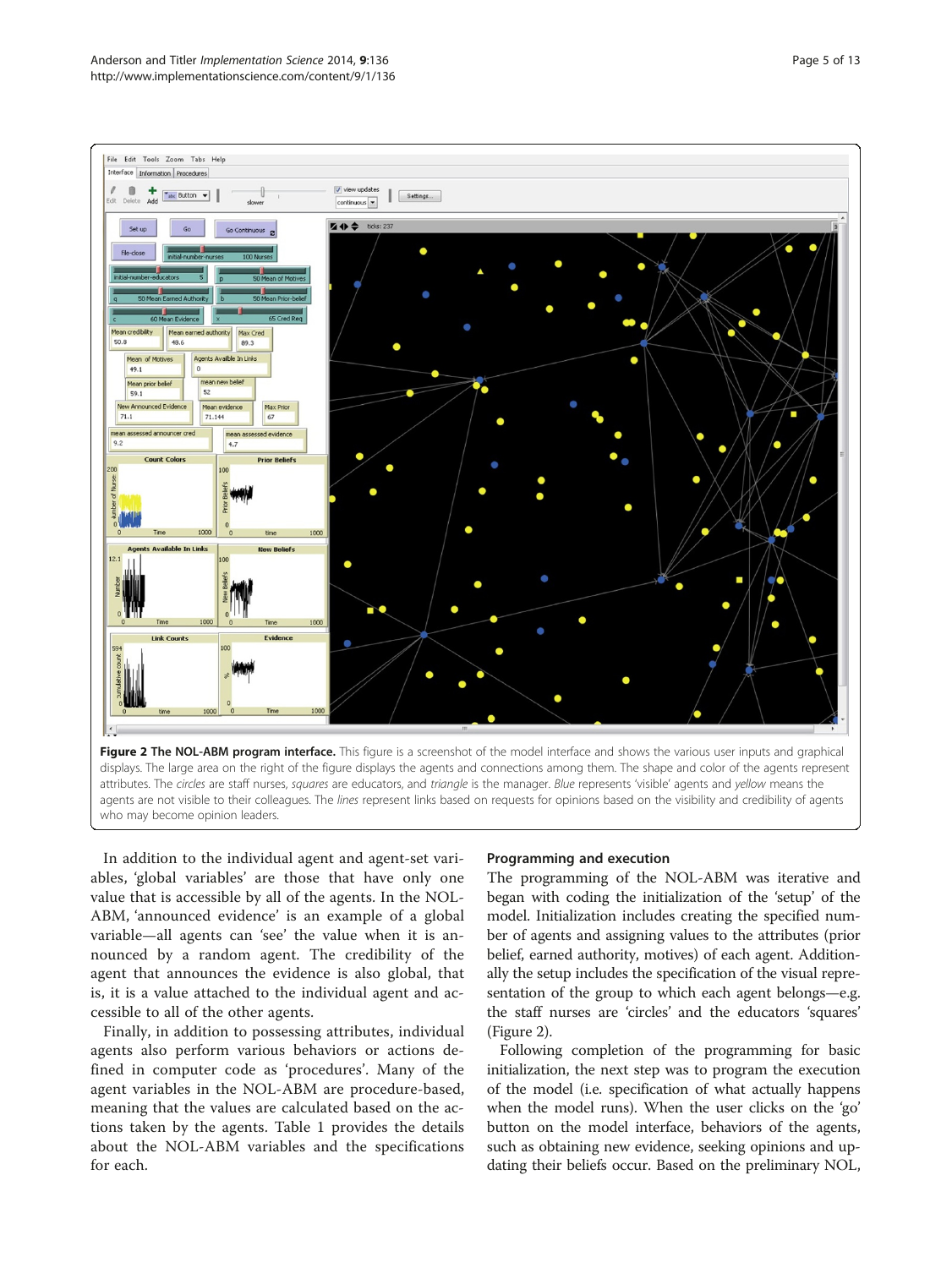the first step is when the agents obtain new evidence about a given topic. The announcement of new evidence (with a random probability), by a random nurse, on a given unit, to the others on that unit, begins each sequence or 'tick'. Next, each nurse assesses the evidence and the credibility of its source. Assessment is achieved when the nurses compare their own beliefs and credibility to the new information. For programming purposes, evidence assessment was executed by calculating the difference, in absolute value, of the agent's prior beliefs and the probability of the new evidence. The credibility assessment of the agents was similarly defined by programmed calculation procedures.

The new evidence is probable (to the nurse) if it is within a specified range of difference from the individual's own prior belief. The evidence announcer (randomly selected by the program from among the available agents) is also credible, relative to the assessor. In the case of 'probable evidence,' the nurses adopt the evidence and revise their beliefs. Programming of the belief revision rule took into account the prior beliefs of the nurse, the evidence, and the credibility of the evidence announcer. The resulting strength of belief, combined with the motives of the individual nurse, determines whether the nurse will act on the belief and therefore become visible to the other nurses. This is important since, in order to be available as an opinion resource, the nurse agent must be willing to act.

After each evidence assessment, if nurses are uncertain about either the evidence, or the credibility of the announcer, they may seek advice from other credible nurses with visible beliefs. If individuals are available (e.g. credible and visible) to act as opinion resources, the uncertain nurses may adjust their assessments based on the beliefs and credibility of the nurse whose advice was sought. Following reassessment, reapplication of the decision rule regarding adoption of new evidence occurs, and beliefs are revised if indicated. See Table 2 for a summary of the procedures performed by the agents in the NOL-ABM.

As mentioned previously, the single instance of advice giving/receiving does not necessarily indicate the presence of an opinion leader in a given context. The NOL-ABM is designed to view agent behaviors over time in order to examine the effect of changing individual beliefs on the need for and availability of opinion leaders. When the model is set to 'continuous' mode, the sequence of behaviors is repeated; however, the initial conditions are determined by the results of the previous run. Because of this, it is possible, for example, that based on the evidence, all of the nurses changed their beliefs such that they were no longer uncertain about new evidence and therefore would not need to ask for advice. Likewise, the advice givers may change their beliefs such that they themselves are no longer willing to act or give advice on

## Table 2 Agent procedures

| Procedure group                                                         | Individual procedures                                              |  |  |  |
|-------------------------------------------------------------------------|--------------------------------------------------------------------|--|--|--|
| Initialization (initial set up of<br>model parameters)                  | Create agents (nurses, educators,<br>managers)                     |  |  |  |
|                                                                         | Set unearned authority                                             |  |  |  |
|                                                                         | Set prior belief                                                   |  |  |  |
|                                                                         | Set earned authority                                               |  |  |  |
|                                                                         | Set motives                                                        |  |  |  |
|                                                                         | Set visibility                                                     |  |  |  |
|                                                                         | Set credibility                                                    |  |  |  |
| To go (start sequence of events)                                        | Announce evidence (one of agents<br>is an announcer)               |  |  |  |
|                                                                         | Agents get evidence                                                |  |  |  |
|                                                                         | Agents assess evidence                                             |  |  |  |
|                                                                         | Agents assess evidence announcer<br>credibility                    |  |  |  |
|                                                                         | Agents decide to:                                                  |  |  |  |
|                                                                         | Revise prior beliefs based on<br>evidence                          |  |  |  |
|                                                                         | Ignore evidence and keep beliefs<br>the same                       |  |  |  |
|                                                                         | Seek advice (if available, create links)                           |  |  |  |
|                                                                         | Revise assessments based on advice                                 |  |  |  |
|                                                                         | Revise prior beliefs or ignore advice<br>and keep beliefs the same |  |  |  |
|                                                                         | Tick (discrete time step, ends<br>sequence of events)              |  |  |  |
| To go continuous (repeat sequence                                       | Disconnect links                                                   |  |  |  |
| of events with initial conditions<br>based on outcome of previous tick) | Replace previous prior beliefs with<br>revised beliefs             |  |  |  |
|                                                                         | Reset visibility (based on new prior<br>beliefs)                   |  |  |  |
|                                                                         | Reset credibility (based on new<br>visibility)                     |  |  |  |
|                                                                         | Announce evidence etc.                                             |  |  |  |

the evidence. In this way, the ABM can be used to simulate a 'time series,' illustrating issues with dependence (prior beliefs) and the effect of the group characteristics on individual behavior.

# Model verification

ABM verification, the process by which agent-based models are shown to correspond to the underlying conceptual model is fundamental to the development of a rigorous model that can be validated and used to gain new insights about complex phenomena [\[21](#page-12-0)]. While verification is important for all models, guidelines for verifying ABM continue to evolve, and processes common in other forms of computational modeling are often used [\[8](#page-11-0)[,19,21](#page-12-0)]. According to Rand and Rust [[13\]](#page-11-0), documentation, programmatic testing, and analysis of test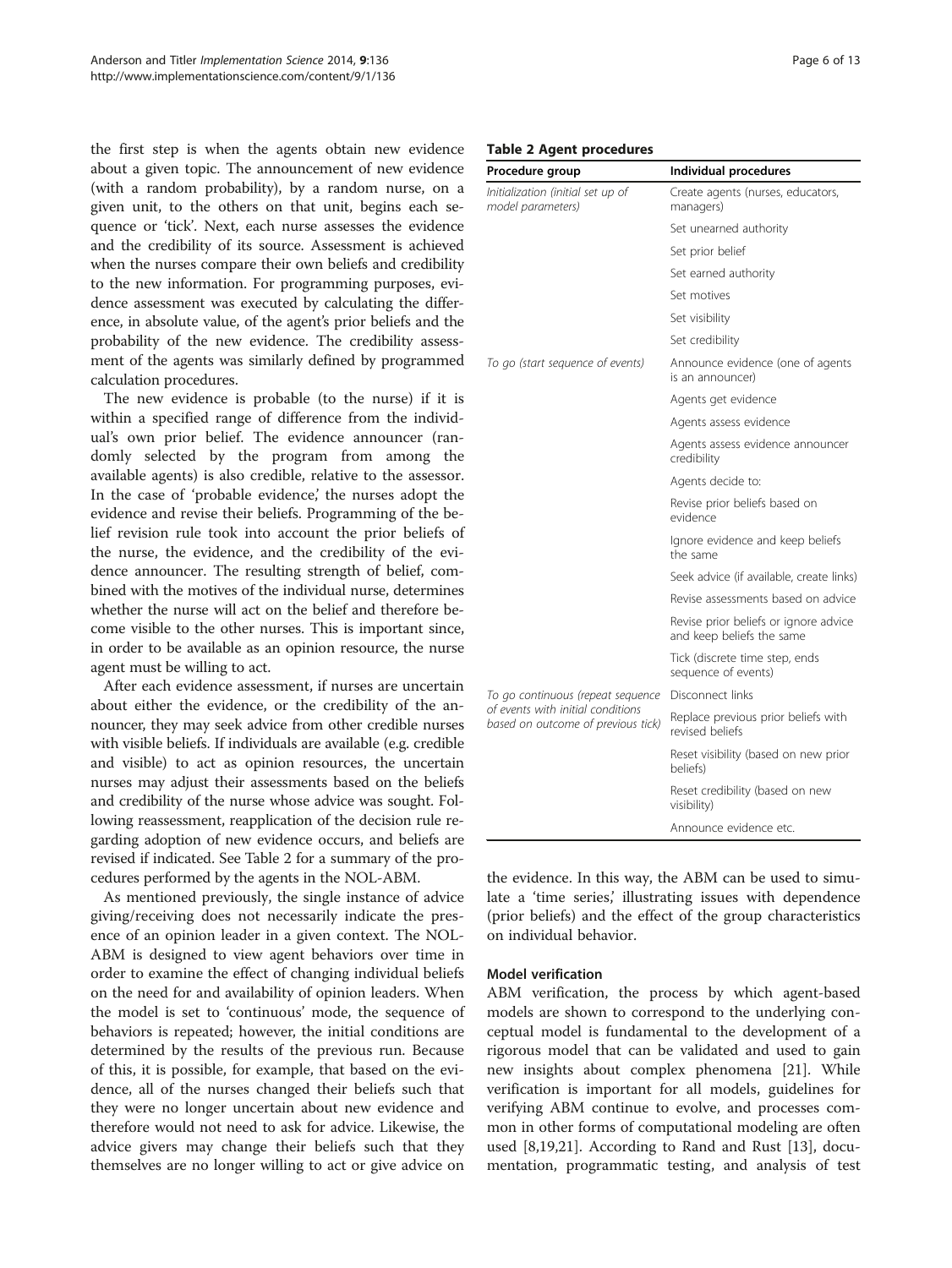<span id="page-6-0"></span>cases are essential for ABM verification. Documentation of the preliminary NOL model, including the development of diagrams for use in programming, is detailed in Anderson and Whall [\[13](#page-11-0)]. Programmatic testing and exploratory analysis of simulated test case data are explained next.

# Iterative programmatic testing

The goal of programmatic verification is to reduce coding errors using various procedures for monitoring and 'debugging' the computer code [[8,](#page-11-0)[19,21\]](#page-12-0). Verification of the NOL-ABM occurred simultaneously with the iterative program development. For example, following the addition of each procedure, comparing computer-generated computations to hand-checked calculations resulted in coding adjustments. The identification of problems by continuously monitoring parameters reported on the model interface for irregularities (i.e. negative numbers or numbers outside the expected range) is another useful verification procedure. As the model development progressed, exporting simulation data into spreadsheets for analysis provided information that aided increasingly granular verification at the agent level. An example of 'debugging' occurred with the discovery that the procedure for 'updating beliefs' by replacing the 'prior belief' with the 'new revised belief' resulted in many nurses with new 'prior beliefs' with a score of zero. Tracking the code execution revealed that simply changing the procedure, so that only nurses who actually revised their beliefs replaced their 'prior belief' for the next 'tick', or sequence solved the problem.

# Exploratory analysis of simulated data

Once basic structural programming of the NOL model into the NOL-ABM was complete, the performance of systematic model exploration procedures was used as the next step toward verification of the NOL model. In order to verify that the NOL-ABM was capable of reproducing the conditions that affect the development of NOL according to the preliminary model, two types of simulation experiments were designed and executed for analysis. The first simulation procedure was 'parameter sweeping'; it provides data about individual/agent variables under a variety of conditions. The second simulation focused on individual agent attributes over time in order to test the model's representation of emerging opinion leaders.

#### Parameter sweeping

Parameter sweeping is the process of systematically adjusting model input variables, such as the prior beliefs and the motives of the agents, in order to explore simulation outputs (e.g. the number of agents seeking or giving advice) using multiple combinations of possible conditions [[8,](#page-11-0)[19](#page-12-0)]. In order to explore potential differences, the design

of the parameter sweep included simulation input values for the NOL-ABM variables (the number of staff nurses, number of educators, prior beliefs, motives, earned authority, evidence, and credibility threshold) purposely selected to enable comparisons among units with substantial differences (e.g. 50 nurse units compared with 200 nurse units). The simulation output variables were selected to verify that the NOL-ABM was capable of reasonably reproducing the proposed relationships. For example, by varying the prior beliefs and motives of the agents, the number of visible agents would be expected to differ since according to the preliminary NOL model, strong prior beliefs and pragmatic motives lead agents to act on their beliefs and become visible. Specified parameter selection for each of the above variables resulted in 288 possible combinations. Table 3 (left column) shows the details of the

|            | Table 3 Parameters and data collection for simulation |  |  |
|------------|-------------------------------------------------------|--|--|
| procedures |                                                       |  |  |

| procedures                                                   |                                               |
|--------------------------------------------------------------|-----------------------------------------------|
| Parameter settings for input<br>variables                    | Results reporting of output<br>variables      |
| Parameter sweep                                              | Count agents:                                 |
| Number of nurses [50, 100, 200] <sup>a</sup>                 | Not visible                                   |
| Number of educators [3, 7]                                   | Visible                                       |
| Mean prior belief [35, 65]                                   | Available to give advice                      |
| Mean earned authority [35, 65]                               | Need advice                                   |
| Mean motives [35, 65]                                        | Gave advice                                   |
| Mean evidence [40, 70]                                       | Sought advice                                 |
| Credibility threshold for giving<br>advice [60, 70, 80]      | Revised evidence assessment                   |
| Number of iterations [50]                                    | Revised credibility assessment                |
|                                                              | Revised beliefs                               |
| Individual agent time series<br>[initialization settings]    | Variables at each time step                   |
| Number of staff nurses [100] <sup>b</sup>                    | Prior belief (revised from<br>previous step)  |
| Number of educators [5] <sup>b</sup>                         | Evidence (newly introduced<br>each step)      |
| Mean prior belief [50]                                       | Credibility (changes based on<br>new beliefs) |
| Mean earned authority [50]                                   | Assessed evidence                             |
| Mean motives [50]                                            | Assessed credibility                          |
| Mean evidence [60]                                           | Available to give advice                      |
| Credibility threshold for giving<br>advice [65] <sup>b</sup> | Need advice                                   |
| Number of iterations [20]                                    | Gave advice                                   |
|                                                              | Sought advice                                 |
|                                                              | Revised beliefs based evidence                |
|                                                              | Revised beliefs based on advice               |

<sup>a</sup>Numbers indicate the values of the variables used in the simulation procedures. bVariables held static for each of 20 model executions.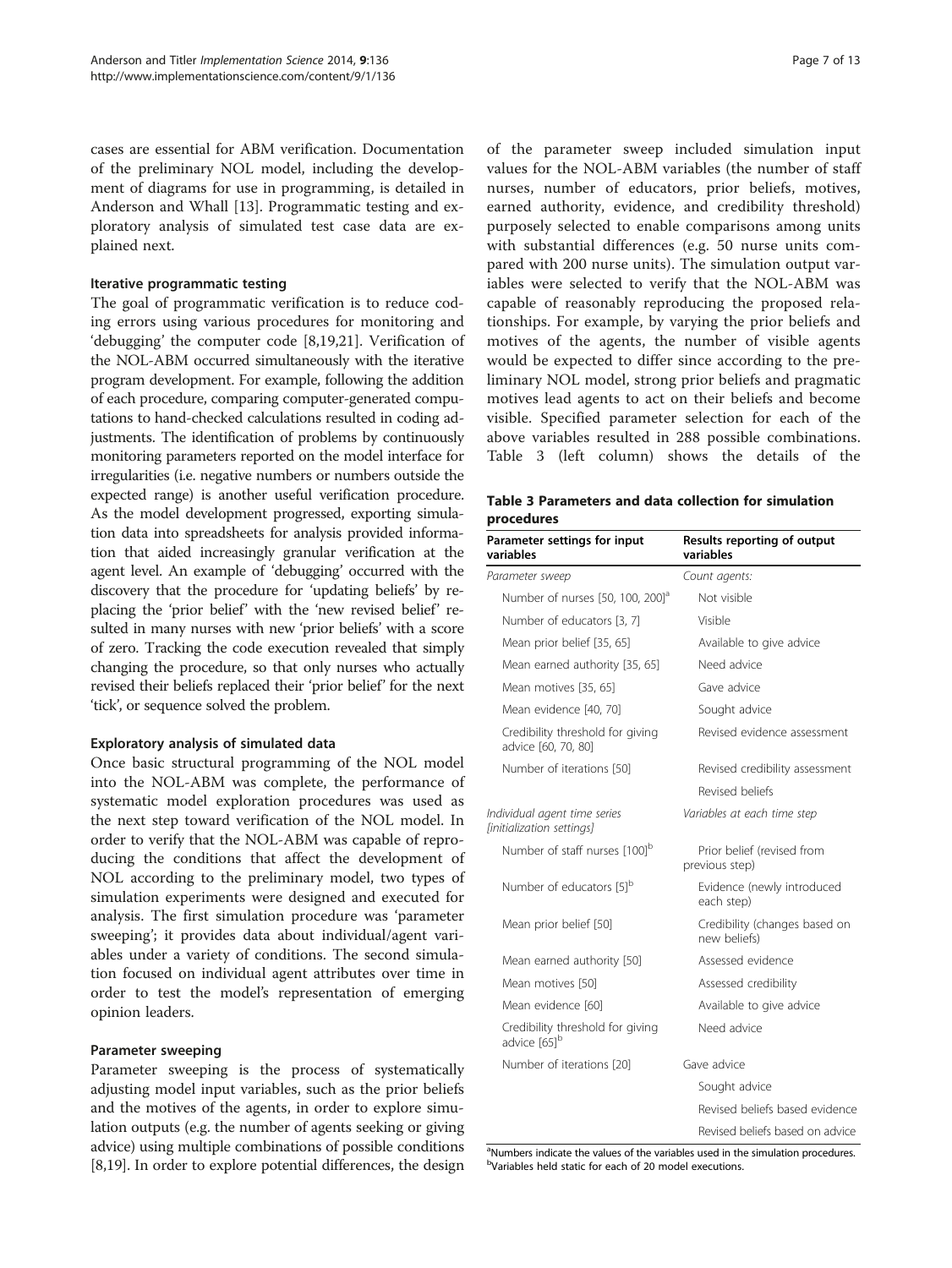prescribed input parameter values and (right column) output variables included in the parameter sweep. For each of the 288 combinations, sequential model execution occurred 50 times (e.g. 14,400 model executions total). The selection of 50 iterations was based on balancing the need for replication with the practicalities of computer power. The resulting data were saved to a spreadsheet for analysis.

# Individual agent time series

The attributes of individual agents are the focus of the second simulation procedure used to verify the NOL model. The simulation experiment was devised to examine the agents over time in order to explore the effect of changing individual beliefs, based on the introduction of new evidence, on the emergence of opinion leaders (consistently available to give advice + sought out for advice) on a unit. In this simulation, the number of staff nurses, number of educators, and credibility threshold were static for each of 20 model executions (Table [3;](#page-6-0) bottom half). Upon initialization, each individual agent was assigned a unique value for prior belief, earned authority, and motives—all attributes of individual agents (values 1–100 around a preset mean and standard deviation). Although each individual agents' earned authority and motives remained constant over the time series, their beliefs were (potentially) revised, based on the evidence and any advice they received at each time step. According to the preliminary model, changing beliefs may affect an agent's degree of uncertainty and need for advice as well as the availability of other agents to be available for advice giving (the opinion leaders). The parameter values for the initialization settings were selected to represent an 'average' unit based on the range of possible values. The output variables were measures of agent evidence and credibility assessments and their behaviors related to advice. The simulated data were collected and exported to a spreadsheet for statistical analysis and visualization. The list of model input and output variables for this individual agent time series are shown in the lower half of Table [3.](#page-6-0)

# Results

# Results of the parameter sweep

Following the model execution, the raw data were analyzed descriptively in order to obtain, for each of the 288 possible combinations of variables, the minimum, maximum, and mean for each individual agent variable included in the 50 model runs. The aggregated descriptive results for the  $N = 288$  possible simulation scenarios are shown in Table 4. The following results are based on the data set created from the means of each variable.

According to the preliminary NOL model, individuals must be visible in order to be available as a resource for

## Table 4 Descriptive statistical results of the parameter sweep

| Individual agent variables Minimum Maximum    |          |     | Mean | Standard<br>deviation |  |
|-----------------------------------------------|----------|-----|------|-----------------------|--|
| Not visible                                   | 9        | 203 | 74.0 | 51.14                 |  |
| Visible                                       | 0        | 191 | 48.6 | 43.57                 |  |
| Available                                     | 0        | 88  | 7.8  | 13.20                 |  |
| Number who give advice                        | 0        | 77  | 7.0  | 11.83                 |  |
| Number who need advice                        | 1        | 107 | 23.5 | 23.03                 |  |
| Number who seek advice if<br>available        | $\Omega$ | 91  | 13.5 | 17.45                 |  |
| Credibility                                   | 38       | 63  | 50.4 | 7.47                  |  |
| Prior belief                                  | 34       | 72  | 53.3 | 12.16                 |  |
| Number with new beliefs                       | 11       | 176 | 70.1 | 43.54                 |  |
| Number with revised<br>evidence assessment    | 0        | 79  | 6.0  | 12.98                 |  |
| Number with revised<br>credibility assessment | 0        | 56  | 9.1  | 11.68                 |  |
| Number with revised beliefs                   | 9        | 58  | 30.5 | 11.26                 |  |

others who are seeking another's opinion about new evidence. Individuals become visible when they act on the strength of their beliefs. In addition, a person's motives influence visibility by changing the threshold for actions; those with pragmatic motives are more likely to act at a lower threshold of belief [[13\]](#page-11-0). In order to verify that the NOL-ABM was performing consistent with posited relationships in the preliminary NOL model [[10\]](#page-11-0), we first tested the effect of prior beliefs and motives on the dependent variable of visibility. Regression results shown in Table [5](#page-8-0), (row A) confirm that the NOL-ABM performs as planned; that is as prior beliefs and motives predict visibility. The results also confirm that pragmatic motives (e.g. value <50) and higher prior beliefs have a positive association, whereas epistemic motives  $(≥50)$ and low prior beliefs are inversely associated with agent visibility.

The preliminary NOL model posits that the development of opinion leaders depends on the availability of individuals able to perform the role (visibility and credibility) as well as other individuals who are uncertain and need advice (Table [5](#page-8-0), rows B and C) [\[13\]](#page-11-0). According to the NOL-ABM, agent visibility and the credibility threshold on a unit predict availability, as expected (Table [5,](#page-8-0) row D). The idea that units that have a higher credibility threshold also have fewer agents available to act as potential opinion leaders is illustrated by the inverse relationship among these two variables (Table [5](#page-8-0), row D). It is proposed that agent uncertainty is based on a threshold of evidence and credibility assessments performed by the individual agent (Table [5](#page-8-0), rows E and F). When agents are able to get the advice they need, they are able to revise their beliefs accordingly (Table [5](#page-8-0)- Row G).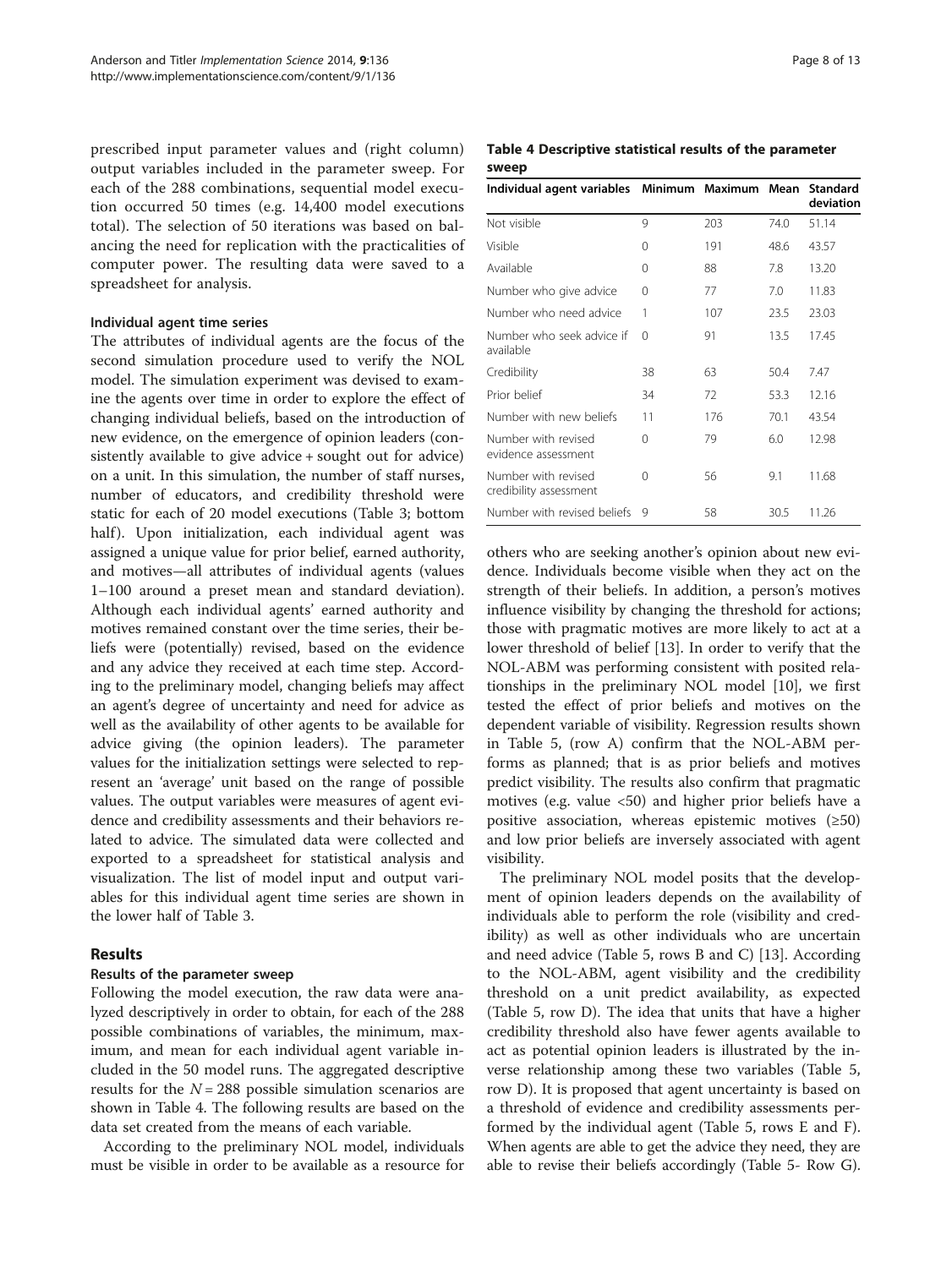<span id="page-8-0"></span>

|  |  | Table 5 Regression results of the parameter sweep |  |  |  |  |
|--|--|---------------------------------------------------|--|--|--|--|
|--|--|---------------------------------------------------|--|--|--|--|

| Independent variable                                                                                                                                       | B                          | <b>SE</b> | β                    | Significance df F |               |                | Significance R square Adjusted R SE |      | square |        |
|------------------------------------------------------------------------------------------------------------------------------------------------------------|----------------------------|-----------|----------------------|-------------------|---------------|----------------|-------------------------------------|------|--------|--------|
| A. An agent's motives and prior beliefs predict his visibility                                                                                             |                            |           |                      |                   |               |                |                                     |      |        |        |
| Prior beliefs                                                                                                                                              | 1.410                      | .149      | .486                 | < 0.001           | 2             | 47.999         | < .001                              | .252 | .247   | 37.812 |
| Motives                                                                                                                                                    | $-.362$                    |           | $.149 - .125$ .016   |                   |               |                |                                     |      |        |        |
| B. An agent's visibility and authority predict his credibility                                                                                             |                            |           |                      |                   |               |                |                                     |      |        |        |
| Earned authority                                                                                                                                           | .474                       |           | .008.953             | < 0.001           | 2             | 1623.452 <.001 |                                     | .919 | .919   | 2.129  |
| Visibility                                                                                                                                                 | $-.014$                    |           | $.003 - .081 < .001$ |                   |               |                |                                     |      |        |        |
| C. An agent's prior beliefs and the evidence predict his new beliefs                                                                                       |                            |           |                      |                   |               |                |                                     |      |        |        |
| Prior beliefs                                                                                                                                              | .192                       | .046      | .207                 | < .001            | 2.            | 98.901         | < .001                              | .410 | .406   | 8.683  |
| New evidence                                                                                                                                               | .404                       |           | .038 .528            | < .001            |               |                |                                     |      |        |        |
| D. The number of visible agents and the credibility threshold of the unit predict the number of agents available to give advice                            |                            |           |                      |                   |               |                |                                     |      |        |        |
| Visibility                                                                                                                                                 | .142                       |           | .015 .469            | < 0.001           |               | 2 70.898       | < .001                              | .332 | .328   | 10.801 |
| Credibility threshold                                                                                                                                      | $-.519$                    |           | $.078 - .322 < .001$ |                   |               |                |                                     |      |        |        |
| E. The agents' prior beliefs, the probability of the new evidence and the evidence announcer credibility predict the number of agents who will need advice |                            |           |                      |                   |               |                |                                     |      |        |        |
| Prior beliefs                                                                                                                                              | .178                       |           | .094 .094            | .060              | 3             | 67.291         | < 0.001                             | .415 | .409   | 17.701 |
| New evidence                                                                                                                                               | $-.078$                    |           | $.078 - .050$ .316   |                   |               |                |                                     |      |        |        |
| Announcer credibility                                                                                                                                      | $-1.944$ .140 $-634$ <.001 |           |                      |                   |               |                |                                     |      |        |        |
| F. Agents who revise their assessment of the evidence and the credibility of the evidence announcer based on advice revise their beliefs                   |                            |           |                      |                   |               |                |                                     |      |        |        |
| Number of agents with revised evidence<br>assessment                                                                                                       | $-.080$                    |           | $.193 - .024$ .678   |                   | $\mathbf{2}$  | 36.188         | < 0.001                             | .203 | .197   | 39.016 |
| Number of agents with revised assessment of<br>announcer credibility                                                                                       | 1.711                      |           | .215 .459            | < 0.001           |               |                |                                     |      |        |        |
| G. When agents who need advice receive it, the number of people with revised beliefs is predicted                                                          |                            |           |                      |                   |               |                |                                     |      |        |        |
| Give advice                                                                                                                                                | 1.059                      | .206      | .288                 | < .001            | $\mathcal{P}$ | 22.001         | < 0.01                              | .134 | .128   | 40.664 |
| Need advice                                                                                                                                                | .532                       | .106      | .282                 | < .001            |               |                |                                     |      |        |        |

Again, results of regression analysis of the model output confirm that the NOL-ABM is performing as intended and supports these relationships in the NOL model [[10](#page-11-0)].

In all of the 288 combinations of variables specified for the parameter sweep, the results show that at least a few of the agents needed advice (e.g. another opinion) to make a decision about the evidence due to uncertainty. In 73 of the different parameter combinations, there were no opinion givers available. Logistic regression was used to analyze the characteristics that would affect the likelihood of available opinion leaders. The results show several independent variables that predict availability. These include the prior beliefs of the agents ( $p < .0005$ ), earned authority ( $p < .0005$ ), required credibility ( $p < .0005$ ), number of nurses ( $p = .001$ ), and the evidence ( $p = .028$ ). Differences in the motives ( $p = .304$ ) and the number of educators ( $p = 0.377$ ) were not significant.

#### Results of the individual agent time series

The analysis of the simulated data output from the time series NOL-ABM experiment was primarily descriptive since the aim was to verify consistency with the preliminary model. Frequency tables, manually checking calculations, and graphic visualization were used in this phase of analysis for model verification.

First, individual agents who gave advice (e.g. had at least one in-link from other agents who were uncertain) were tracked over time to evaluate whether the same individuals had in-links at each time point. Four nurses (of the 106 total 'subjects') had in-links over the course of the 20 time points. None of these nurses was available to opinion seekers at every time point and one of them was available for giving advice only once. The variation in availability is the result of changes in the individual agents' beliefs or credibility. This is explained by the preliminary NOL model, which posits that an individual's change in beliefs is the result of revision based on new evidence and can affect visibility, depending on the motives of the individual. Changes in credibility may be affected by visibility. This is because the credibility assessment calculation of nurses with visible beliefs weights more heavily toward the earned authority than the unearned authority (which is assigned based on the job title) (Table [1\)](#page-3-0). Figure [3](#page-9-0) shows an example of the relationships between motives, prior beliefs, credibility, and in-links, over time, for one nurse agent. Since nurse agent no. 83 has a 'motives' score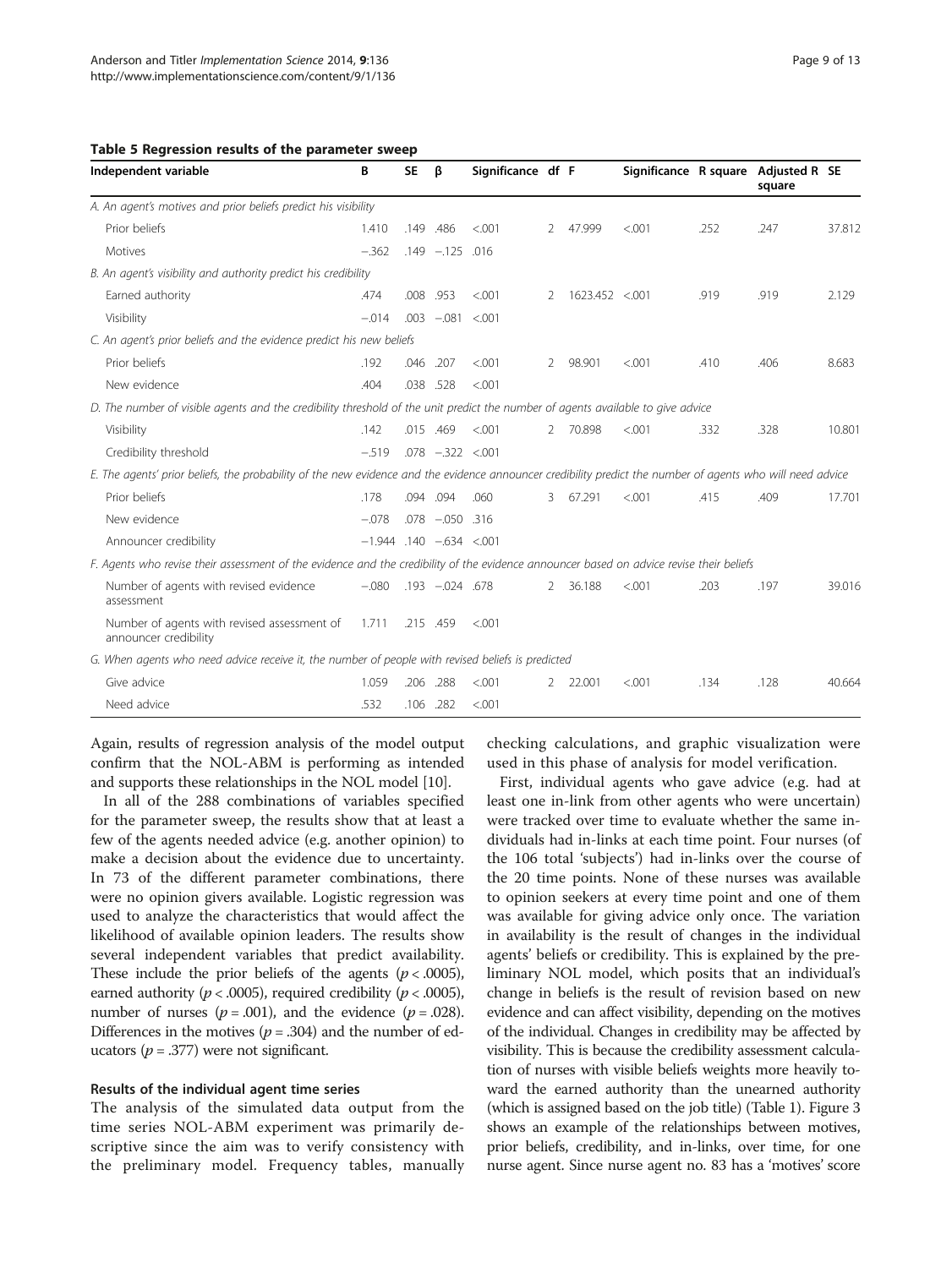<span id="page-9-0"></span>

of 88, indicating epistemic motives, the nurse will act on prior beliefs greater than 70, a relatively high threshold for action. Since the credibility threshold for the other nurses seeking an opinion is set at 65 for this simulation, nurse agent no. 83 is both credible and visible, and therefore receives in-links from other nurses who need advice.

After a belief revision during time-period 11, nurse agent no. 83's prior belief drops below the visibility threshold. This change in visibility affects the credibility since when the nurse agents on the unit are unaware of nurse agent no. 83's beliefs (because she is no longer acting on them); they give more weight to the unearned authority, an agent-set variable that equals 50 because agent no. 83 is a staff nurse and not an educator or manager. This is in contrast to the previous time periods that in which credibility was based more on the earned authority, which is grounded on individual performance. This example provides evidence that the NOL-ABM is performing coded procedures appropriately.

Opinion seekers may revise their beliefs based on the information obtained from the advice giver. In this 20 run time series, all of the opinion seekers (47 agents with out-links) were uncertain about the credibility of the evidence announcer based on their individual results

of the coded assessment procedure. In addition, 11 of these nurse agents were also uncertain about the strength of the evidence. Like the nurse agents with inlinks, those agents who sought advice tended to display this characteristic over time; however, 20 of the 47 sought advice only twice. In several instances, the revised assessment of the evidence based on the second opinion resulted in a decision to ignore the evidence.

#### Overall summary of results

The construction of the NOL-ABM presented here represents the basic structure of a model of opinion leadership among nurses and in the context of nursing practice. Iterative development and verification testing resulted in a dynamic agent-based model capable of producing simulation results consistent with the preliminary NOL model developed in phase 1 of this research [\[13](#page-11-0)]. Parameter sweep and individual results indicate that nurses revise their beliefs based on their previous opinions and their assessment of new evidence. Sometimes, the new evidence is of questionable credibility and is either ignored or further explored by seeking the opinions of credible colleagues.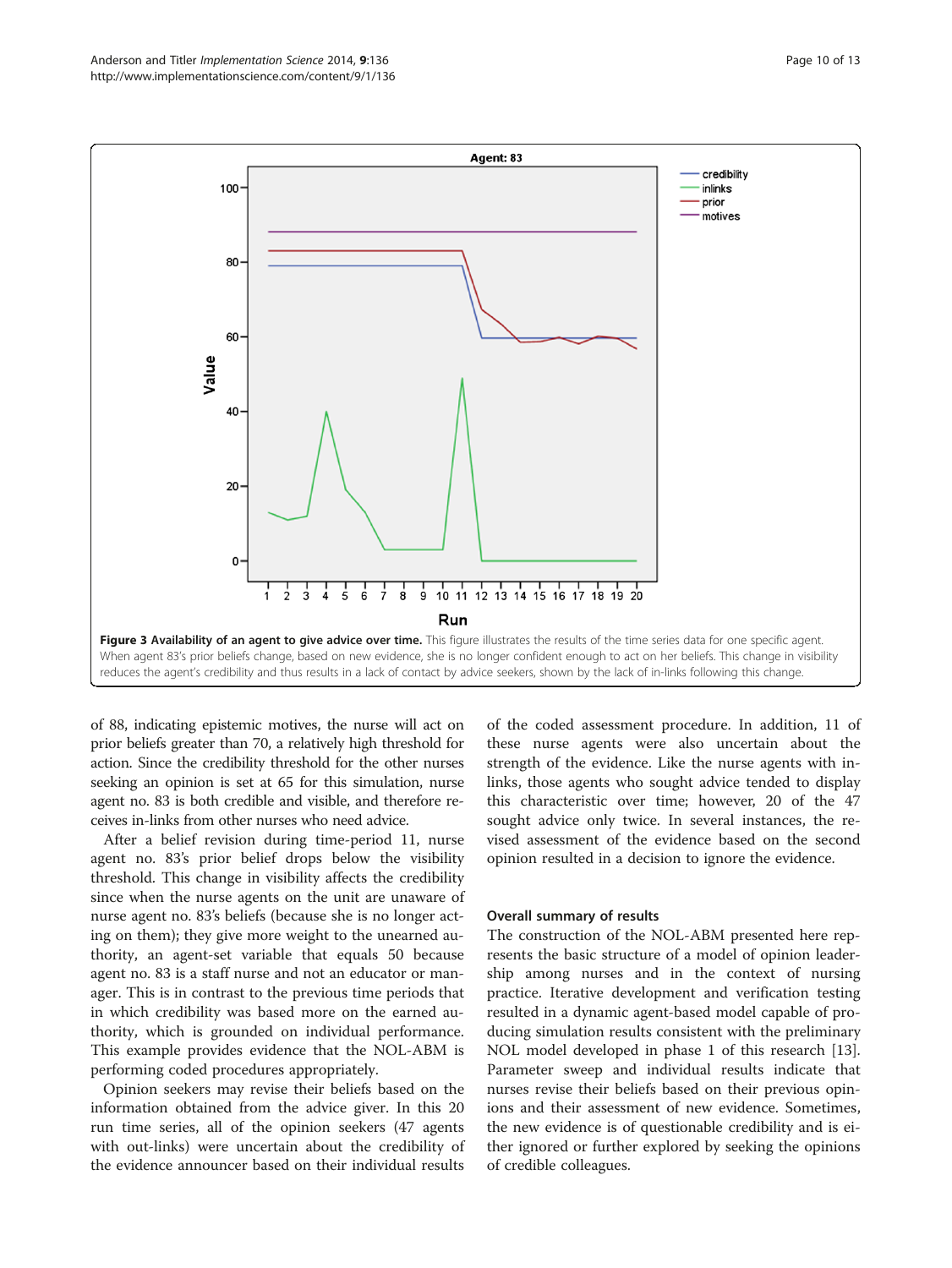The simulation results also show that nurse agents act on their strength of beliefs and, as a result, become an opinion resource for their uncertain colleagues, depending on their perceived credibility. Over time, a few individual agents consistently act as this type of resource and have the potential to become opinion leaders—those individuals who frequently influence the opinions of others when they are sought out for advice. Analysis indicates opinion leaders are more likely to emerge on units in which there are credible nurses with strong beliefs, available to act as resources for other nurse agents who are uncertain about new evidence. The degree to which the nursing unit consists of both uncertain staff members and others willing and able to share their opinions has implications for predicting the usefulness of an opinion leader strategy for improving the adoption of evidence-based nursing practice. For example, on a unit composed primarily of novice nurses, there may be a lack of credible resource persons. On a unit of mostly expert nurses, with strong beliefs, the credibility threshold may be so high that it prevents any reliance on the opinion of colleagues when making decisions about revising beliefs based on new evidence.

# **Discussion**

Our results show that the NOL-ABM is capable of representing the effect of an opinion leader on another person's decision-making when it comes to adopting new evidence. As a representation of the preliminary NOL model [[13](#page-11-0)], the ABM is a partial model that does not include some of the more detailed aspects of variables in the original model, for example, more specific attributes about the new evidence. According to Miller and Page [[22\]](#page-12-0), the process of developing and interacting with a computational model often leads the theorist to discover new insights and avenues for further development of the model. Several priorities for model extension and increased specificity were identified, based on the development and verification results described here.

First, increasing the dimensionality by adding more details to the nurse agents and the characteristics of the evidence are priorities for enhancing the correspondence of the model with real world situations and increasing its usefulness. Increased specificity of the agents (for example, using real-world data to set parameters) and the evidence will contribute to further process refinements related to credibility and belief revision. In terms of increasing agent heterogeneity, characteristics such as level of education, age, years of experience, and shifts worked are examples of factors that could provide diversity. Adding other types of agents, such as physicians or hospital administrators, would add another level of complexity that has potential for differentiating how opinion leadership differs among professional groups. Expanding

the social networks of the agents is also a priority. In this iteration of the NOL-ABM, it is assumed that all of the agents know each other equally well. Variations based on length of acquaintance, professional group affiliation, job category and the addition of one, or more, different nursing units may improve the explanatory power of the model. In addition, these factors may affect credibility and access to evidence and could therefore contribute to strengthening the representation of these processes.

The development of the preliminary NOL model involved a process of theory derivation using rational belief revision as a basis for explaining individual and group opinion formation and the emergence of opinion leaders over time. Epstein's [\[11](#page-11-0)] pioneering work developing 'Agent\_Zero,' based on neuro-cognitive foundations and theories of associative learning, suggests avenues for future development through the use of coded 'modules.' For example, the creation, by Epstein, of agents that include an affective component, in addition to the cognitive and social component resulted in agents that may be more realistic than rational thinkers lacking in emotion. The NOL-ABM could potentially be extended to include all or parts of Epstein's affective module. [[11](#page-11-0)] Likewise, computer-coded modules (empirically or theoretically based) designed to represent other cognitive mechanisms could be substituted for 'rational belief' (e. g. bounded rationality). Combining model features or comparison of outcomes generated by multiple models in validation studies advance the development of usable models [\[11\]](#page-11-0).

Because of the key role of subjective credibility assessment in the evaluation of evidence and the emergence of opinion leaders, refining the process of credibility assessment is also a priority for model improvement and extension. For example, personal authority, based on characteristics such as friendship ties, or prestige is another potential component of credibility assessment [\[17](#page-12-0)]. Other network effects, such as the strength of relationships, formation of cliques, and connections, or lack of connections, between groups may contribute to the ability of agents to assess each other's credibility or affect the accuracy of the assessment. By adding some complexity to the social environment, using empirical data, an enhanced understanding of the conditions conducive to opinion leader emergence and stability over time may be possible.

The process of credibility assessment is important not only for the identification of potential opinion leaders, but also for determining an agent's perceived need for another opinion which becomes apparent when the agent assesses the new evidence. Areas for improved NOL-ABM development in this area include incorporating agent preferences for which particular agent's opinion they may seek and to what degree the new opinion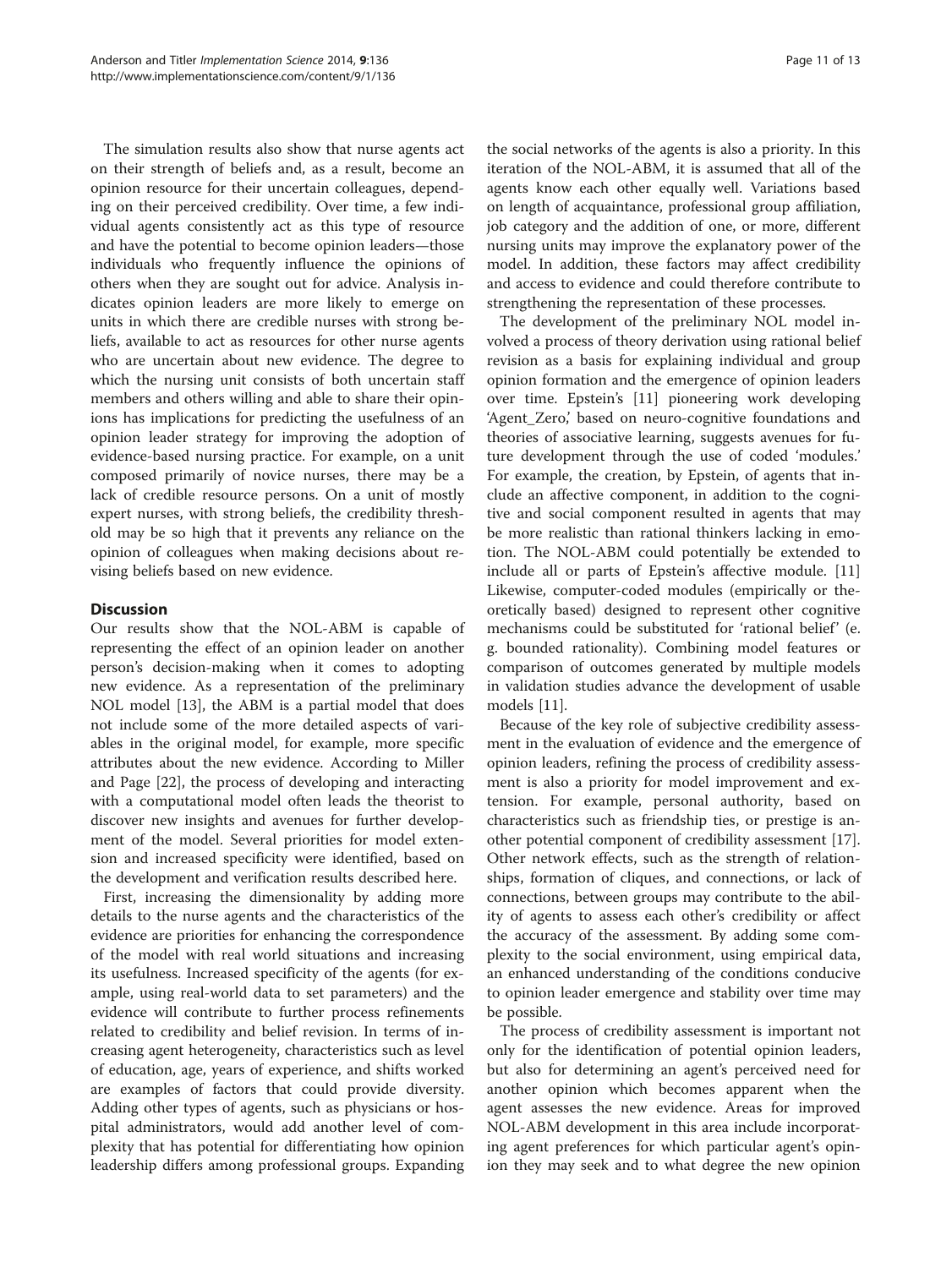<span id="page-11-0"></span>influences the agent's assessment. Additionally, potential improvements to aspects of the new evidence and the evidence announcement procedure were identified. These include allowing individual agents to act as intermediaries for bringing new evidence to other groups or having agents consider the weight of the evidence when revising their beliefs. The agent behaviors related to uncertainty and credibility assessment suggest that thresholds are key mechanisms that guide actions.

Although normative models such as the NOL-ABM can provide useful insight for understanding phenomenon such as NOL, an important advantage of using ABM as a theory development tool is that it is possible for the model developer to include actual empirical data when programming variables. For example, results from Li et al.'s study about reducing HIV stigma showed that opinion leaders had higher scores on a scale of message diffusion among their peers and co-workers [\[23,24](#page-12-0)]. Instead of assigning random values to the model variables, the use of the empirical mean and standard deviation obtained from the study measures related to message diffusion could be used to set new ABM parameters. Incorporating new concepts into the model as an extension is one way to develop understanding about the process of message delivery. In addition to using 'hybrid' models, containing both real and simulated values, for exploration and scenario predictions, the comparison of simulated and empirical data can lead to improved theoretical explanation and knowledge discovery and contributes to model validation. ABM and simulation can potentially highlight the need for empirical data collection that would not be evident without the use of a theoretical model [9].

# Conclusions

ABM is a theory development tool that shows promise for use in nursing and health care, particularly for representing multi-level, context sensitive, and dynamic phenomena such as opinion leadership. The NOL-ABM development and verification processes described here are a first step. We have shown that the ABM corresponds to the underlying conceptual model. Beginning ABM development with a clear understanding of the essential conceptual attributes and processes provides a framework and basic structure for model development. The process of continued, iterative model extensions, such as those described above, enables the development of a model that provides just enough detail for theoretical explanation without introducing extraneous variables that add unnecessary complexity [\[22\]](#page-12-0). The next phase of model development includes combining extensions or revisions with ongoing verification and establishing a process for model validation procedures, including use of empirical data in order to test the ABMs usefulness for explaining real world phenomena. Examples of

validation methods include simulation or empirical research studies designed to answer research questions about opinion leadership. For instance, do individuals assign greater weight to the strength of the evidence or the credibility of the messenger? In multidisciplinary settings, are there differences in how individuals attribute credibility and what are the factors involved? These and other questions for future research will contribute to the overall aim of developing of a workable, dynamic representation of opinion leadership in complex healthcare environments.

#### Competing interests

The authors declare that they have no competing interests.

#### Authors' contributions

CA conceived of the study, developed the agent-based model and simulation, and performed the statistical analysis. MT made substantial contributions to background and interpretation of the data analysis. Both authors read and approved the final manuscript.

#### Acknowledgements

We thank Dr. Ann L. Whall, Maggie Allesee Endowed Professor in Gerontology, Oakland University and University of Michigan School of Nursing Faculty Emerita, for her contributions to the study in her role as Chair of CA's dissertation committee.

## Received: 27 January 2014 Accepted: 19 September 2014 Published online: 27 September 2014

#### References

- 1. Doumit G, Wright FC, Graham ID, Smith A, Grimshaw J: Opinion leaders and changes over time: a survey. Implement Sci 2011, 6:117
- 2. Flodgren G, Parmelli E, Doumit G, Gattellari M, O'Brien MA, Grimshaw J, Eccles MP: Local opinion leaders: effects on professional practice and health care outcomes. Cochrane Database Syst Rev 2011, CD000125.
- 3. Grimshaw JM, Eccles MP, Greener J, Maclennan G, Ibbotson T, Kahan JP, Sullivan F: Is the involvement of opinion leaders in the implementation of research findings a feasible strategy? Implement Sci 2006, 1:3.
- 4. Greenhalgh T, Robert G, Macfarlane F, Bate P, Kyriakidou O, Peacock R: Storylines of research in diffusion of innovation: a meta-narrative approach to systematic review. Soc Sci Med 2005, 61:417–430.
- 5. Ploeg J, Skelly J, Rowan M, Edwards N, Davies B, Grinspun D, Bajnok I, Downey A: The role of nursing best practice champions in diffusing practice guidelines: a mixed methods study. Worldviews Evid Based Nurs 2010, 7:238–251.
- 6. Thompson DS, Estabrooks CA, Scott-Findlay S, Moore K, Wallin L: Interventions aimed at increasing research use in nursing: a systematic review. Implement Sci 2007, 2:15.
- 7. Anderson CA, Whall AL: A philosophical analysis of agent-based modelling: a new tool for theory development in nursing. J Adv Nurs 2011, 67:904-914.
- 8. North MJ, Macal CM: Managing Business Complexity: Discovering Strategic Solutions with Agent-Based Modeling and Simulation. Oxford: Oxford University Press; 2007.
- 9. Epstein JM: Agent-based computational models and generative social science. Complexity 1999, 4:41-60.
- 10. Epstein JM: Generative Social Science: Studies in Agent-Based Computational Modeling. Princeton: Princeton University Press; 2006.
- 11. Epstein JM: Agent\_Zero: Toward Neurocognitive Foundations for Generative Social Science. Princeton: Princeton Univ Press; 2013.
- 12. Anderson C: Agent-Based Modeling of Nursing Opinion Leadership PhD Thesis. School of Nursing, University of Michigan: PhD.Ann Arbor; 2008.
- 13. Anderson CA, Whall AL: Nursing opinion leadership: a preliminary model derived from philosophic theories of rational belief. Nurs Philos 2013, 14:271–283.
- 14. Joyce JM: A nonpragmatic vindication of probabilism. Philos Sci 1998, 65:575–603.
- 15. Joyce JM: Bayesianism. In The Oxford Handbook of Rationality. Edited by Mele AR, Rawling P. New York: Oxford University Press; 2004:132–155.